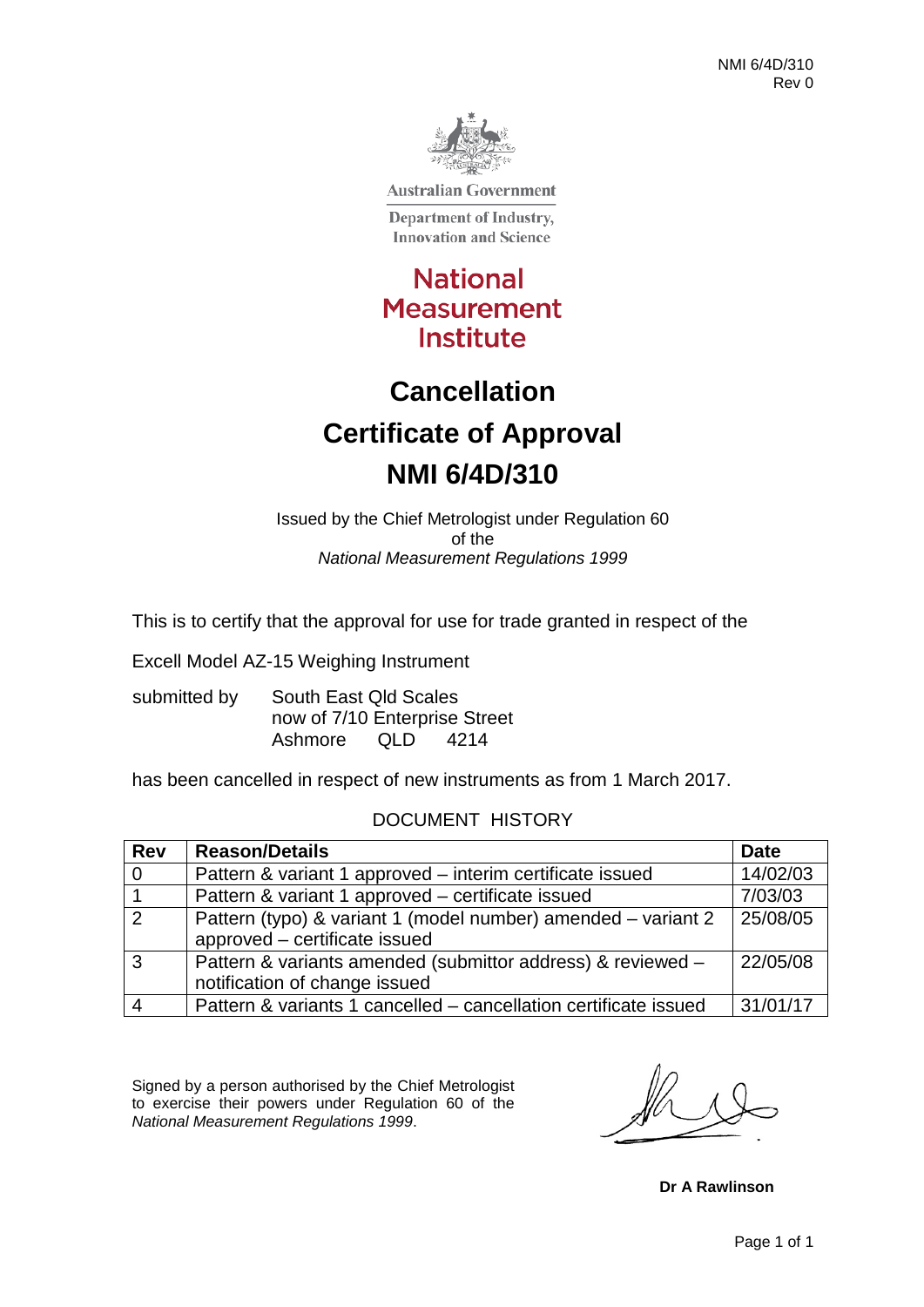6/4D/310 25 August 2005



### **Australian Government**

**National Measurement Institute** 

12 Lyonpark Road, North Ryde NSW 2113

## **Certificate of Approval**

### **No 6/4D/310**

Issued by the Chief Metrologist under Regulation 60 of the National Measurement Regulations 1999

This is to certify that an approval for use for trade has been granted in respect of the

Excell Model AZ-15 Weighing Instrument

submitted by South East Qld Scales 4/10 Keller Cres Carrara QLD 4211.

|                                                                                                                                                                                                                                                                   | and the state of the state of the state of the state of the state of the state of the state of the state of th |  |
|-------------------------------------------------------------------------------------------------------------------------------------------------------------------------------------------------------------------------------------------------------------------|----------------------------------------------------------------------------------------------------------------|--|
| <b>Service Service</b><br>and the state of the state of the state of the state of the state of the state of the state of the state of th<br><b>Contract Contract Contract Contract Contract Contract Contract Contract Contract Contract Contract Contract Co</b> |                                                                                                                |  |
| <b>Service Service</b>                                                                                                                                                                                                                                            | ۰.<br>۰,                                                                                                       |  |

**NOTE:** This Certificate relates to the suitability of the pattern of the instrument for use for trade only in respect of its metrological characteristics. This Certificate does not constitute or imply any guarantee of compliance by the manufacturer or any other person with any requirements regarding safety.

#### CONDITIONS OF APPROVAL

This approval becomes subject to review on 1 March 2008, and then every 5 years thereafter.

Instruments purporting to comply with this approval shall be marked with approval number 'NSC 6/4D/310' and only by persons authorised by the submittor.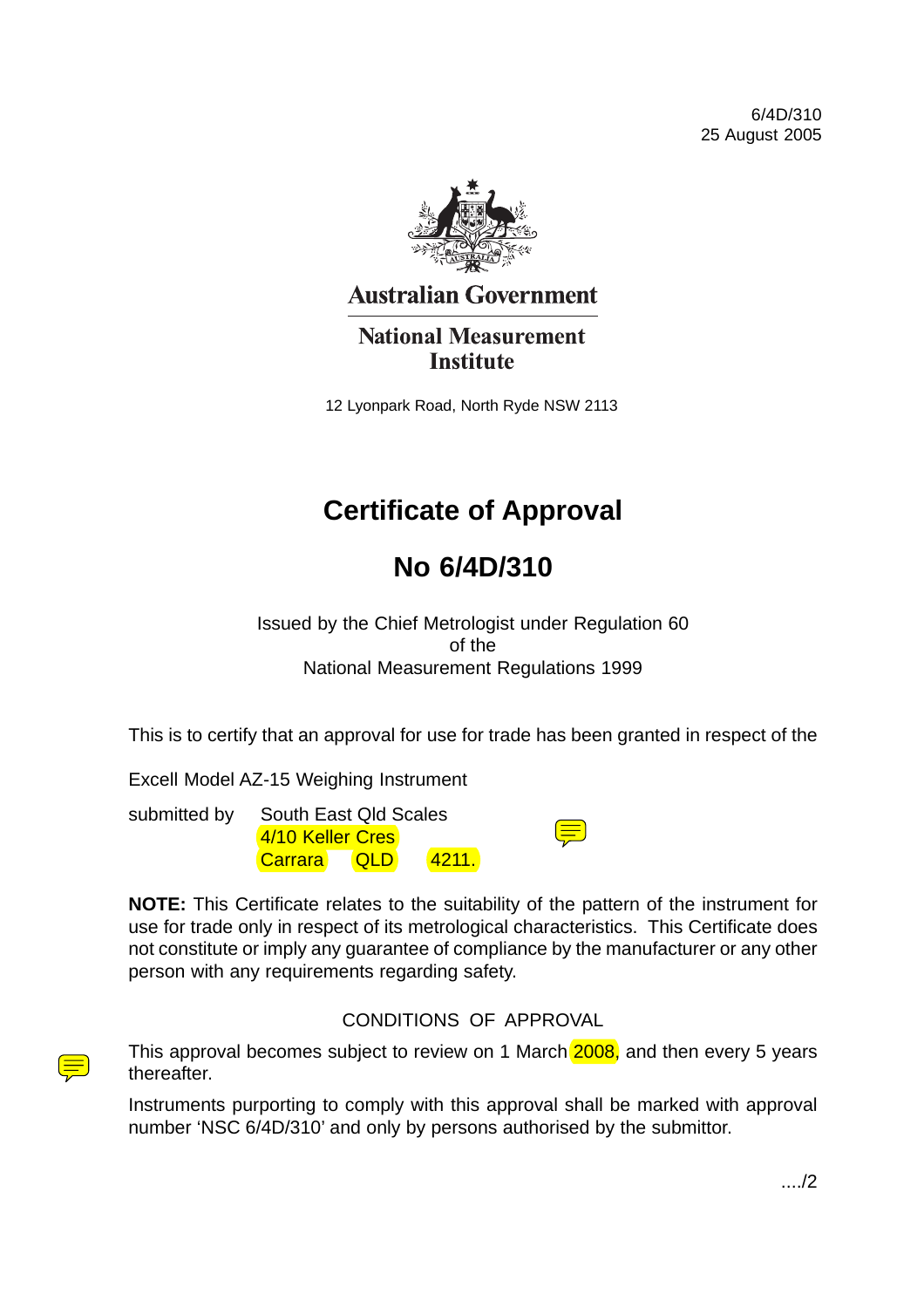6/4D/310 25 August 2005

#### Certificate of Approval No 6/4D/310

It is the submittor's responsibility to ensure that all instruments marked with this approval number are constructed as described in the documentation lodged with the National Measurement Institute (NMI) and with the relevant Certificate of Approval and Technical Schedule. Failure to comply with this Condition may attract penalties under Section 19B of the National Measurement Act and may result in cancellation or withdrawal of the approval, in accordance with document NMI P 106.

The National Measurement Institute reserves the right to examine any instrument or component of an instrument purporting to comply with this approval.

#### DESCRIPTIVE ADVICE

**Pattern:** approved 14 February 2003

• An Excell model AZ-15 self-indicating single interval price-computing weighing instrument of 15 kg maximum capacity.

**Variant:** approved 14 February 2003

1. Model AZ-30 of 30 kg maximum capacity.

Technical Schedule No 6/4D/310 describes the pattern and variant 1.

**Variant:** approved 24 August 2005

2. Model AZ-6 of 6 kg maximum capacity.

Technical Schedule No 6/4D/310 Variation No 1 describes variant 2.

#### FILING ADVICE

Certificate of Approval No 6/4D/310 dated 7 March 2003 is superseded by this Certificate, and may be destroyed. The documentation for this approval now comprises:

Certificate of Approval No 6/4D/310 dated 25 August 2005 Technical Schedule No 6/4D/310 dated 7 March 2003 (incl. Test Procedure) Technical Schedule No 6/4D/310 Variation No 1 dated 25 August 2005 (incl. Notification of Change) Figures 1 and 2 dated 7 March 2003

Signed by a person authorised by the Chief Metrologist to exercise his powers under Regulation 60 of the National Measurement Regulations 1999.

gkt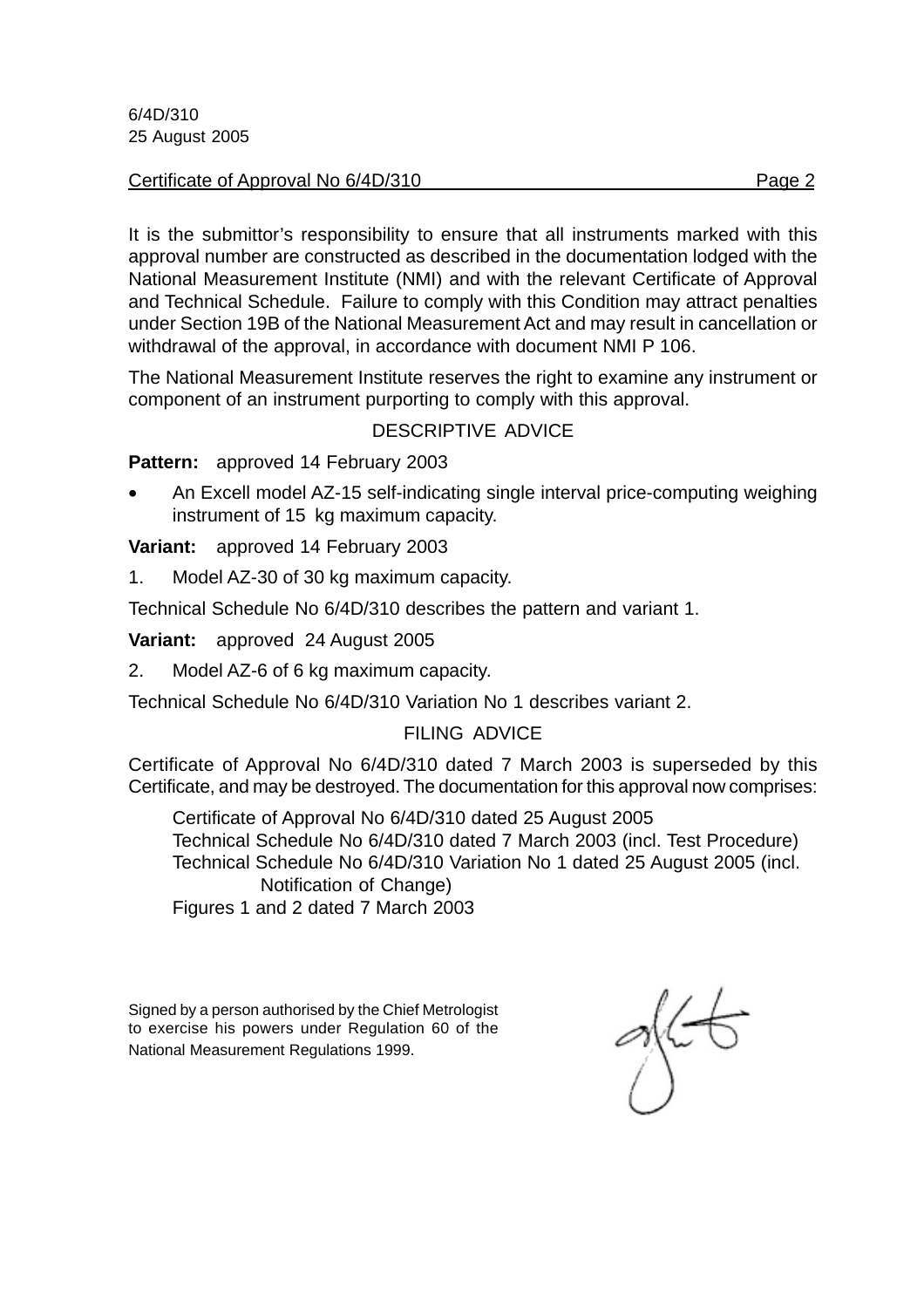#### TECHNICAL SCHEDULE No 6/4D/310

Pattern: Excell Model AZ-15 Weighing Instrument

**Submittor:** South East Qld Scales 4/10 Keller Cres Carrara QLD 4211

#### **1. Description of Pattern**

An Excell model AZ-15 self-indicating price-computing weighing instrument (Figure 1) with a verification scale interval (e) of 0.005 kg a maximum capacity of 15 kg.

⊜

Instruments have the displays incorporated within the body of the instrument.

Instruments have unit price to \$999.99/kg, price to \$9999.99, a product look up (PLU) facility for storage of unit prices only.

#### **1.1 Zero**

Zero is automatically corrected to within ±0.25e whenever power is applied and whenever the instrument comes to rest within 0.5e of zero.

The initial zero-setting device of the pattern has a nominal range of not more than 20% of the maximum capacity of the instrument.

The instrument has a semi-automatic zero-setting device with a nominal range of not more than 4% of the maximum capacity of the instrument.

#### **1.2 Tare**

A semi-automatic subtractive tare device of up to 9.995 kg capacity may be fitted.

#### **1.3 Descriptive Markings**

Instruments carry the following markings:

| Manufacturer's mark, or name written in full | Excell Precision Co Ltd, Taiwan |
|----------------------------------------------|---------------------------------|
| Name or mark of manufacturer's agent         |                                 |
| Model number                                 | .                               |
| Indication of accuracy class                 |                                 |
| Pattern approval mark                        | NSC No 6/4D/310                 |
| Maximum capacity                             | Max  kg *                       |
| Minimum capacity                             | <i>Min</i> kg *                 |
| Verification scale interval                  | $e =$ kg *                      |
| Maximum subtractive tare                     | $T = -$ kg                      |
| Serial number of the instrument              |                                 |

\* These markings shall also be shown near the display of the result if they are not already located there.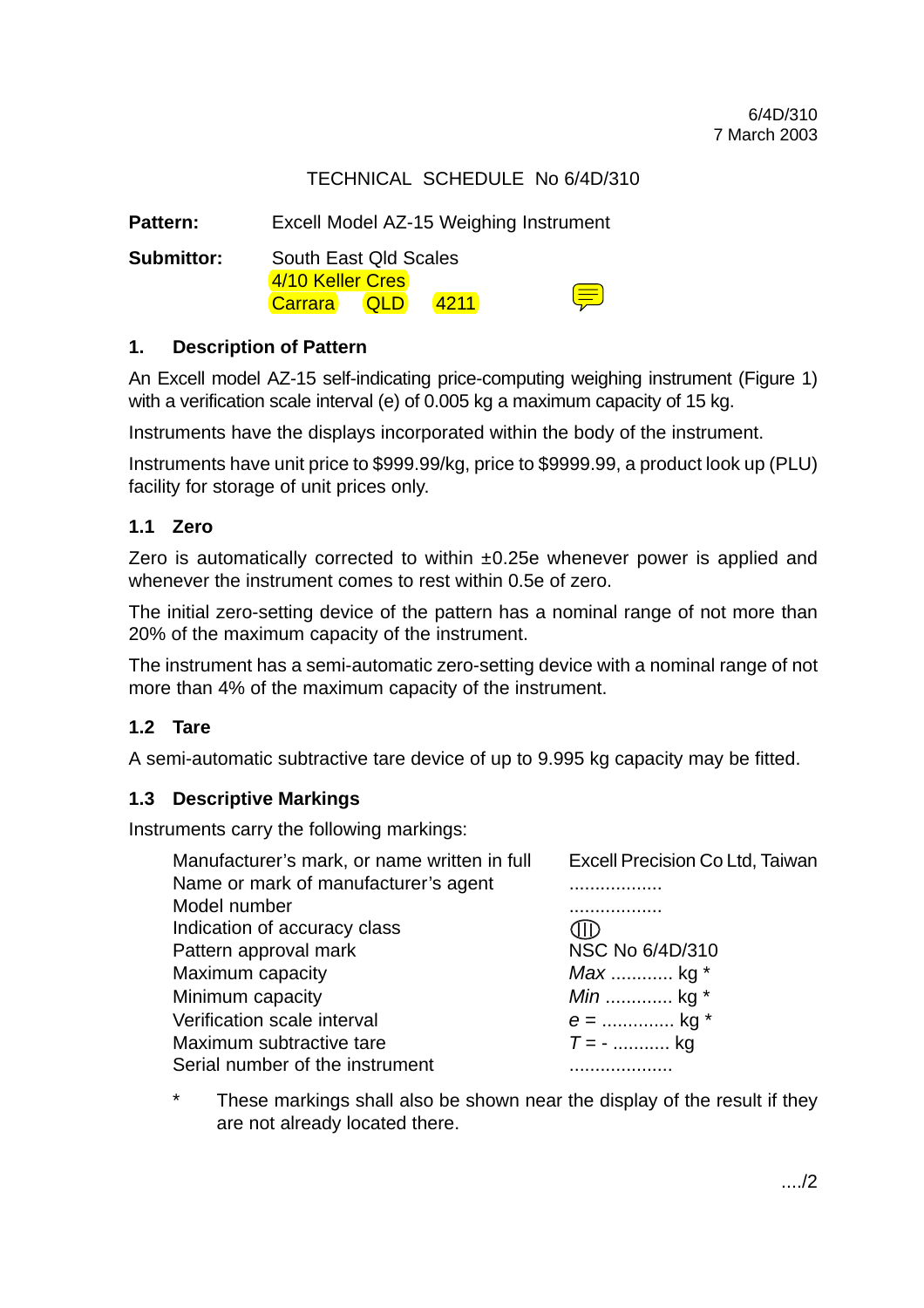6/4D/310 7 March 2003

#### Technical Schedule No 6/4D/310 **Page 2** Page 2

#### **1.4 Levelling**

The instrument is provided with adjustable feet and adjacent to the level indicator is a notice advising that the instrument must be level when in use.

#### **1.5 Display Check**

A display check is initiated whenever power is applied.

#### **1.6 Verification/Certification Provision**

Provision is made for a verification/certification mark to be applied.

#### **1.7 Sealing Provision**

Access to the calibration adjustments are sealed by:

- (a) Applying a lead and wire (or similar) seal through the hole provided in the rod projecting through the base of the instrument (Figure 2), thereby preventing separation of the top and bottom halves of the instrument; and
- (b) Applying a destructible adhesive label over the small access cover adjacent to the foot at the front right of the instrument (Figure 2).

#### **2. Description of Variant 1**

With a maximum capacity of 30 kg and a verification scale interval of 0.01 kg.

A semi-automatic subtractive tare device of up to 9.99 kg capacity may be fitted.

#### TEST PROCEDURE

Instruments should be tested in accordance with any relevant tests specified in the Uniform Test Procedures.

#### **Maximum Permissible Errors at Verification/Certification**

The maximum permissible errors for increasing and decreasing loads on initial verification/certification for loads, m, expressed in verification scale intervals, *e*, are:

±0.5 *e* for loads 0 ≤ m ≤ 500; ±1.0 *e* for loads 500 < m ≤ 2 000; and ±1.5 *e* for loads 2 000 < m ≤ 10 000.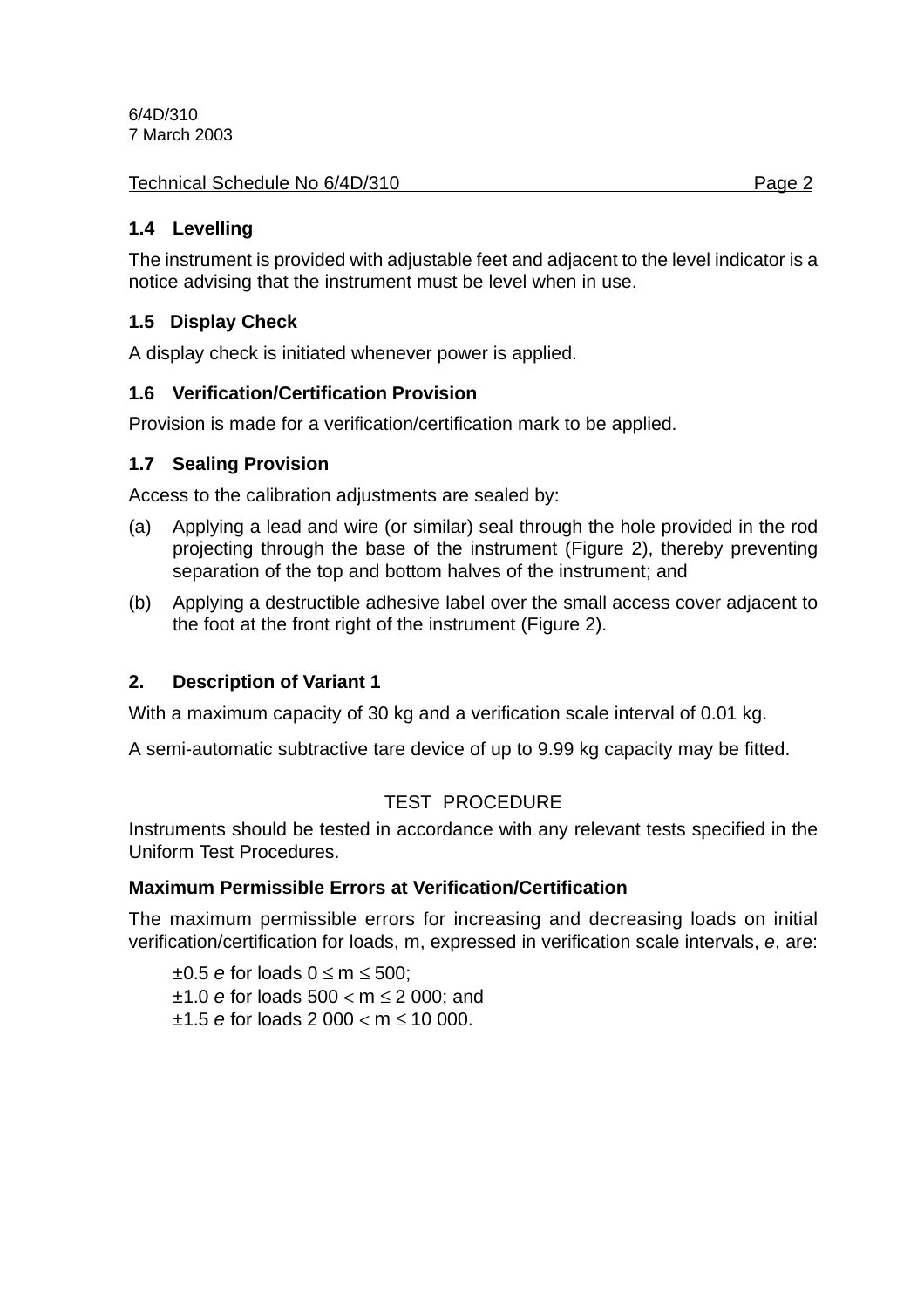#### TECHNICAL SCHEDULE No 6/4D/310

#### VARIATION No 1

Pattern: Excell Model AZ-15 Weighing Instrument

**Submittor:** South East Qld Scales 4/10 Keller Cres Carrara QLD 4211

#### **1. Description of Variant 2**

An Excell model AZ-6 weighing instrument with a maximum capacity of 6 kg and a verification scale interval (e) of 0.002 kg.

A semi-automatic subtractive tare device of up to 6 kg capacity may be fitted.

#### NOTIFICATION OF CHANGE

In Technical Schedule No 6/4D/310 dated 7 March 2003;

(a) the first sentence of clause **1. Description of Pattern** should be amended so that it now reads:

"... of 0.005 kg **and** a maximum capacity ..."

(b) the first sentence of clause **2. Description of Variant 1** should be amended so that it now reads:

"**An Excell model AZ-30 weighing instrument** with a ... 0.01 kg."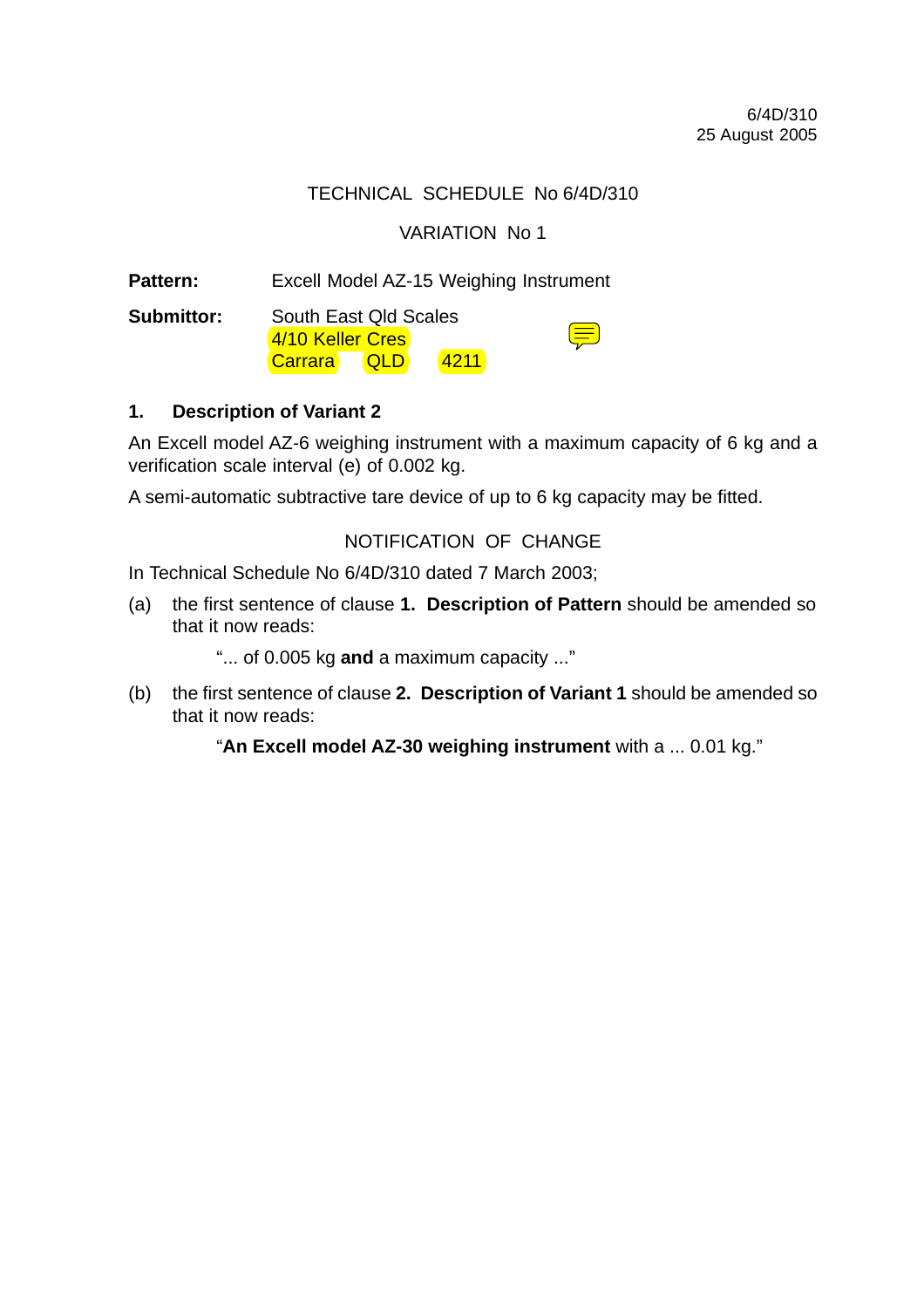

**Australian Government** 

#### **National Measurement Institute**

Bradfield Road, West Lindfield NSW 2070

# **Notification of Change Certificate of Approval No 6/4D/310 Change No 1**

The following changes are made to the approval documentation for the

Excell Model AZ-15 Weighing Instrument

| submitted by | South East Qld Scales<br>4/10 Keller Cres |       |        |
|--------------|-------------------------------------------|-------|--------|
|              |                                           |       |        |
|              | Carrara                                   | - OLD | -4211. |

- A. In Certificate of Approval No 6/4D/310 dated 25 August 2005;
- 1. The Condition of Approval referring to the review of the approval should be amended to read:

"This approval becomes subject to review on 1 March **2013**, and then every 5 years thereafter."

2. The FILING ADVICE should be amended by adding the following:

"Notification of Change No 1 dated 22 May 2008"

B. In Certificate of Approval No 6/4D/310 and its Technical Schedule Variation No 1 both dated 25 August 2005, and in Technical Schedule No 6/4D/310 dated 7 March 2003, all references to the address of the submittor should be amended to read:

"7/10 Enterprise Street Ashmore QLD 4214.

Signed by a person authorised by the Chief Metrologist to exercise his powers under Regulation 60 of the *National Measurement Regulations 1999*.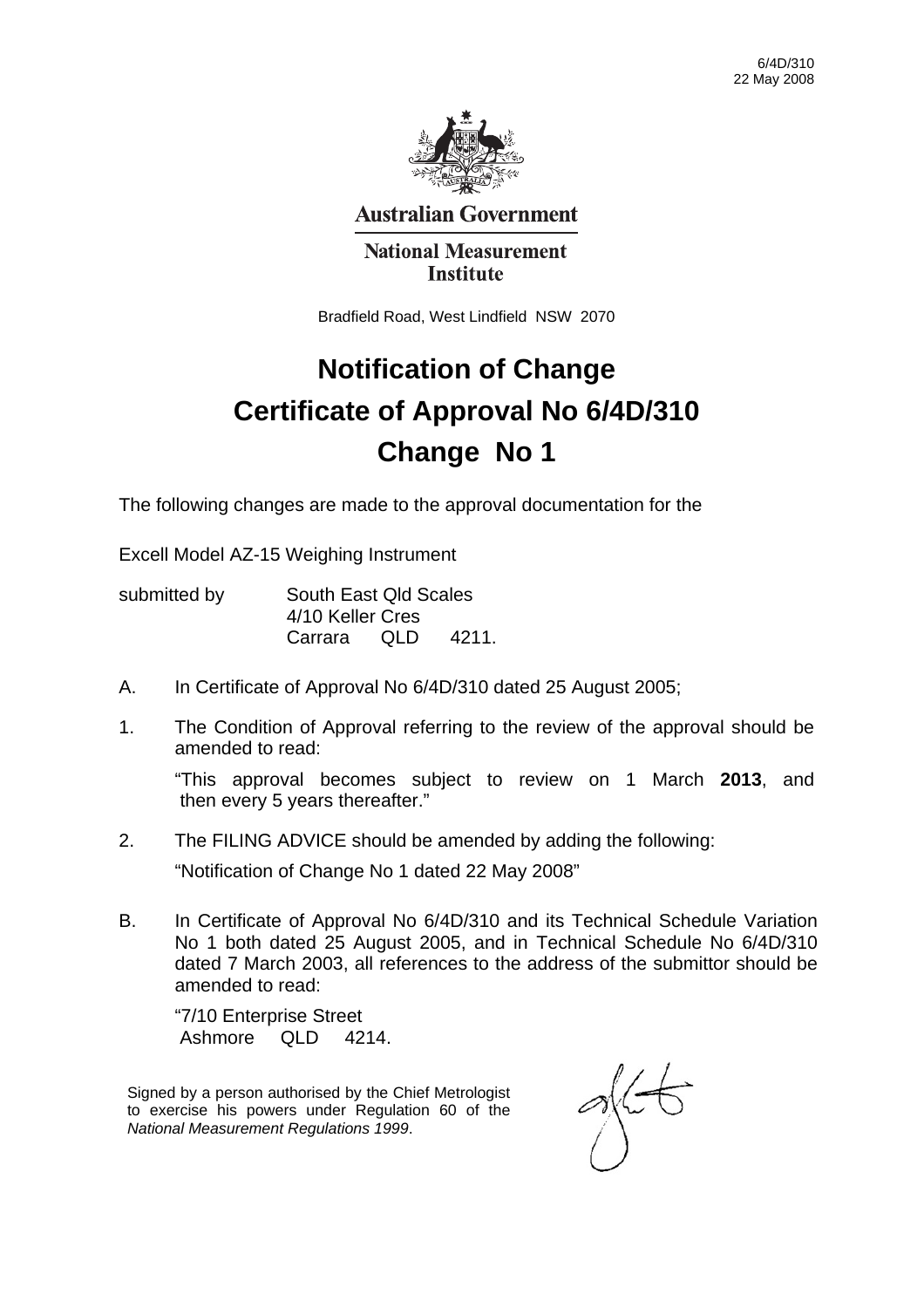6/4D/310 7 March 2003

FIGURE 6/4D/310 - 1



Excell Model AZ-15 Weighing Instrument